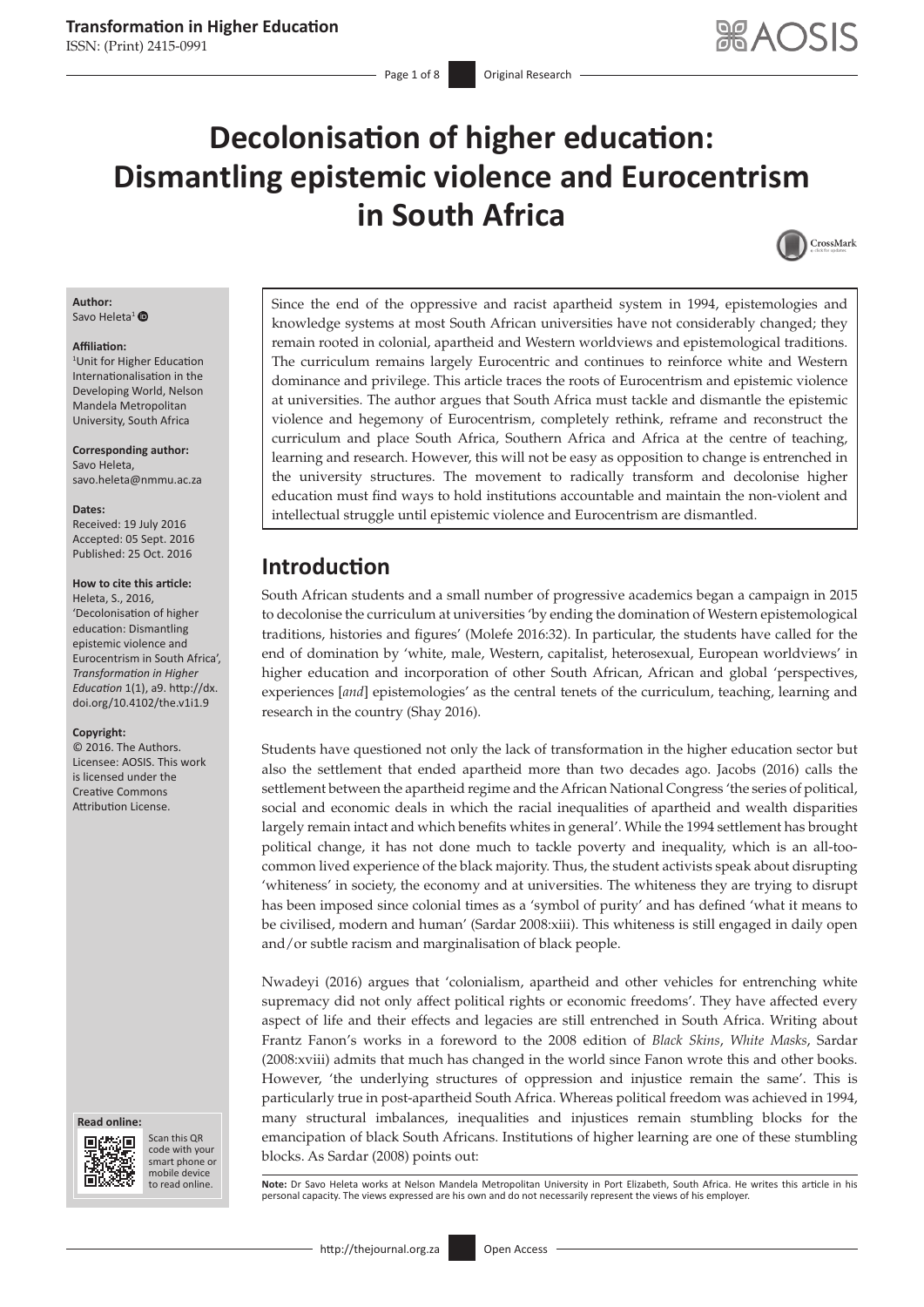If Western civilisation and culture are responsible for colonial racism, and Europe itself has a racist structure, then we should not be too surprised to find this racism reflected in the discourses of knowledge that emanate from this civilisation and that they work to ensure that structural dominance is maintained. (p. xv)

The universities have done very little since 1994 to open up 'to different bodies and traditions of knowledge and knowledge-making in new and exploratory ways'. While all universities have had new policies and frameworks that speak about equality, equity, transformation and change, institutional cultures and epistemological traditions have not considerably changed. Policies might be there but the willingness to implement them is lacking (Department of  $Education<sup>1</sup> 2008:41$ ). The South African higher education system 'remains a colonial outpost' up to this day, reproducing 'hegemonic identities instead of eliminating hegemony' (McKaiser 2016). Mbembe (2016:32) argues that 'there is something profoundly wrong when … syllabuses designed to meet the needs of colonialism and apartheid should continue well into the liberation era'. This is why it is of paramount importance to bring about fundamental epistemological change at institutions of higher learning.

This article traces the roots of epistemic violence at South African universities. The focus is on the curriculum, which remains largely Eurocentric and continues to reinforce white and Western dominance and privilege while at the same time being full of stereotypes, prejudices and patronising views about Africa and its people. The article stresses that South Africa must completely rethink, reframe and reconstruct the Eurocentric and colonial curriculum and teaching methods at universities. This is in line with Letsekha's argument that the higher education system requires a 'fundamental overhaul of the whole epistemological model underlying the current educational system' (2013:9). However, this will not be easy, as there are many powerful individuals and interest groups who will do all it takes to contest, resist and water down the change in order to maintain the status quo. Students, progressive academics, university staff and the concerned public must maintain the non-violent, intellectual, evidence-based, emotional and popular struggle until epistemic violence and Eurocentrism are dismantled.

## **Colonialism, apartheid and higher education in South Africa**

This section reflects on higher education during colonial and apartheid times. Eurocentrism, racism, segregation and epistemic violence at South African universities were not products of the apartheid state. Rather, these problems began with the establishment of the universities by the British colonialists and further evolved after 1948 (Sehoole 2006:4). Imperial and colonial rule included both direct and indirect socio-economic and political control, dominance and exploitation of resource-rich parts of the world by the European powers in the form of settler or extractive colonies

1.In 2009, the South African Department of Education was divided into the Department of Basic Education and the Department of Higher Education and Training.

(Mamdani 1996:17). Apart from exploitation, one of the drivers of colonial and imperial occupation was the belief by the colonialists that they were superior human beings on a mission to save and 'civilise' the 'uncivilised' peoples in the colonies (Mudimbe 1985:181). Bain (2003:64–65) writes that the colonisers believed they had a 'paternal duty that obliged self-proclaimed trustees of civilisation to seek the good of the disadvantaged'. They saw themselves as providers of supervision and guidance to the 'weak' and 'childlike' peoples in the colonies (Mamdani 1996:4; McEwan 2009:220).

Kelley (2000:27) writes that 'colonial domination required a whole way of thinking, a discourse in which everything that is advanced, good and civilised is defined and measured in European terms'. In this process, colonial education played an instrumental role, promoting and imposing the Eurocentric 'ways' and worldviews while subjugating everything else. Thus, one of the most destructive effects of colonialism was the subjugation of local knowledge and promotion of the Western knowledge as the universal knowledge. European scholars have worked hard for centuries to erase the historical, intellectual and cultural contributions of Africa and other parts of the 'non-Western' world to our common humanity. They have done this as part of the white supremacist project. In the process, they have reduced the 'other' in their texts to 'little more than beasts of burden or brutish heathens' (2000: 22), instilling in the colonised masses an inferiority complex (Césaire 2000:43; Mudimbe 1985:175). As Said (1994:8) points out, the Western European literature has for centuries portrayed the non-Western world and peoples as 'inferior' and 'subordinate'; this helped 'normalise' racism among the colonialists and developed a notion that 'Europe should rule, non-Europeans ruled' (1994:120).

In South Africa, the colonial universities<sup>2</sup> were set up by 'settler elites who saw them as both symbols and disseminators of European civilisation in the colonies' (Pietsch 2013). The role of universities – which were part and parcel of the colonial project – was to promote white supremacy and develop the white youth to maintain and further expand colonial society (Pietsch 2013; Ramoupi 2011:5). Colonial universities 'were unapologetically Eurocentric, patterned on the metropolitan universities from which they drew much of their faculty and curricula' (Zeleza 2009:114). Pietsch (2013) further explains how:

Presuming the universality and superiority of 'Western' culture, these 'settler' universities established themselves as the local representatives of 'universal' knowledge, proudly proclaiming this position in the neo-gothic buildings they erected and the Latin mottos they adopted.

After the apartheid system was established in 1948, the epistemic violence and racism at universities were taken to another level. During apartheid, higher education was 'designed to entrench the power and privilege of the ruling white minority' (Bunting 2004:52). The 'conception of race

<sup>2.</sup>A number of colonial universities were established as bilingual institutions (both<br>English and Afrikaans). This started to change in 1918, when some institutions<br>were transformed into Afrikaans-medium universities due to nationalism and the demand for Afrikaans-only higher education (Du Plessis 2006:97).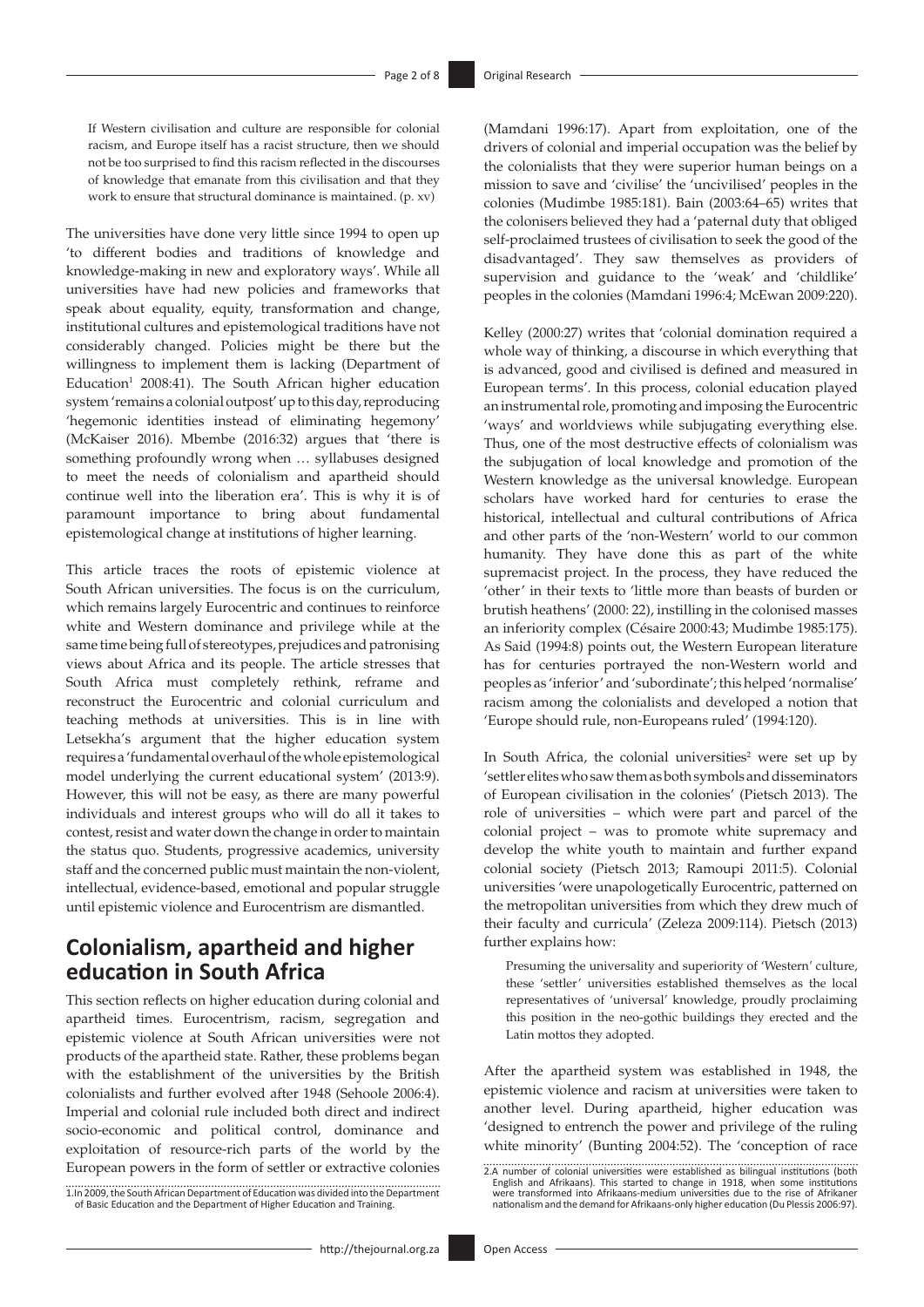and the politics of race … shaped the higher education policy'. This included designation of institutions for the exclusive use of particular racial groups (2004*:*35–36). Bunting (2004:40) writes that the councils and administrators at the historically white Afrikaans-medium universities gave full support to the apartheid regime and the white supremacy project. He adds that these 'instrumentalist institutions'3 were governed in a top-down and authoritarian manner.

The historically white English-medium universities considered themselves as 'liberal' institutions that had 'highly ambiguous relationships with the government during the apartheid years'. They received funding from the government but argued that they were not the 'servants of the state'. These institutions were governed in a fashion that was a 'mix of the collegial and the authoritarian' (2004:42–43). Although the English-medium universities saw themselves as the opponents of apartheid and agents for change, in reality they were islands of white privilege that benefited from apartheid's policies even if not openly supporting the government. Gibbon and Kabaki (2004:123) indicate that the entire higher education system 'served to construct and maintain the social, political and economic features of the apartheid order'. One of the ways it did this was by contributing 'to the systematic under-qualification of the majority black population'. While the Afrikaansmedium universities worked closely with the government on this, the English-medium universities also played a role in maintaining the segregation and oppression. Mamdani (1998:64) argues that 'the South African academy, even when it was opposed to apartheid politically, was deeply affected by it epistemologically'. Sehoole (2006:5) adds that during apartheid, most of the English- and Afrikaansspeaking academia 'shared whiteness – a belief in white hegemony in South Africa'.

Historically black universities (including the universities in the homelands) were established and/or maintained to train black people to serve first the colony<sup>4</sup> and then the apartheid state. This included developing professionals such as teachers, homeland administrators and bureaucrats. This way the black universities 'played a role in the maintenance of the overall apartheid socio-political agenda' (Bunting 2004:45). While the white universities promoted Eurocentrism and white supremacy, 'black universities were irredeemably condemned to the mediocrity of Bantu education' (Zeleza 2009:115), training students to become the servants of the white 'masters' (Ramoupi 2014:270). As in the case of the white institutions, governance systems at black universities 'tended to be highly authoritarian' and dominated by white Afrikaners who had graduated from Afrikaans-medium universities. Furthermore, the intellectual and academic agendas of the black universities 'were set by their apartheid origins' and driven mainly by white academics (Bunting 2004:45).

Two decades after the end of apartheid, the curriculum<sup>5</sup> at South African universities is still largely Eurocentric, rooted in the colonial and apartheid dispossession, looting and humiliation of Africa and its people. The Eurocentric curriculum focuses on:

The idea of Europe, as a metaphor, and turns all others into bit players or loiterers without intent on the stage of world history, either too lazy to do anything ourselves or always late, and running behind to catch up with Western modernity. (Pillay 2015)

After 1994, epistemological transformation was supposed to entail a 'reorientation away from the [colonial and] apartheid knowledge system, in which curriculum was used as a tool of exclusion, to a democratic curriculum that is inclusive of all human thought' (Department of Education 2008:89). However, universities have failed to do much, if anything, to change the curriculum since the demise of apartheid. As the Department of Education concluded in 2008 (and there has been hardly any change since then), the transformation efforts have not 'translated into any significant shifts in the structure and content of the curriculum' (2008:90). The curriculum 'is inextricably intertwined with the institutional culture and, given that the latter remains white $6$  and Eurocentric at the historically white institutions, the institutional environment is not conducive to curriculum reform' (2008:91).

Thus, what we have in most fields of study (and particularly in the humanities and social sciences) is Eurocentric indoctrination, which marginalises Africa and is often full of patronising views and stereotypes about the continent: 'European and white values are [*still*] perceived as the standards on which the country's education system is based and rooted' (Ramoupi 2011:5). Eurocentrism, which dominates the curriculum, 'seeks to universalize the West and provincialize the rest' (Zeleza 2009:133). Such education does not critically interrogate the 'outcomes of a history of patriarchy, slavery, imperialism, colonialism, white supremacy and capitalism' (Molefe 2016:32). Quite contrary, the one-sided and subjective 'epistemological truth' promoted by those who are trying to maintain the status quo is a 'reproduction of epistemological blindness that silences other knowledges and ways of creating knowledge' (Motta 2013:97). Pillay (2015) argues that this kind of education ensures that the students end up: 'ignorant of most of the world [*and particularly Africa*] and *arrogant about our ignorance*' (original emphasis). He adds that this is nothing but 'epistemic violence' imposed on the students by the South African academia.

<sup>3.</sup>Instrumentalist institutions are universities whose main aim is 'dissemination and generation of knowledge for a purpose defined or determined by a socio-political agenda' of the ruling elites and not for the expansion of knowledge 'for its own sake' (Bunting 2004:40).

<sup>4.</sup>This includes missionary education, which was part of the colonial project (Mudimbe 1985).

<sup>5.&#</sup>x27;Higher education curriculum' refers to 'what knowledge is included or excluded in university teaching and learning programmes' (Letsekha 2013:8).

<sup>6.</sup> Racism and patriarchy' were 'key features of colonialism and apartheid'. As such,<br>they profoundly shaped the composition of academic staff at universities. In 1994,<br>83% of academics in South Africa were white, whereas 6 whites still made up 53% and males 55% of full-time permanent academic staff (HESA 2014:8).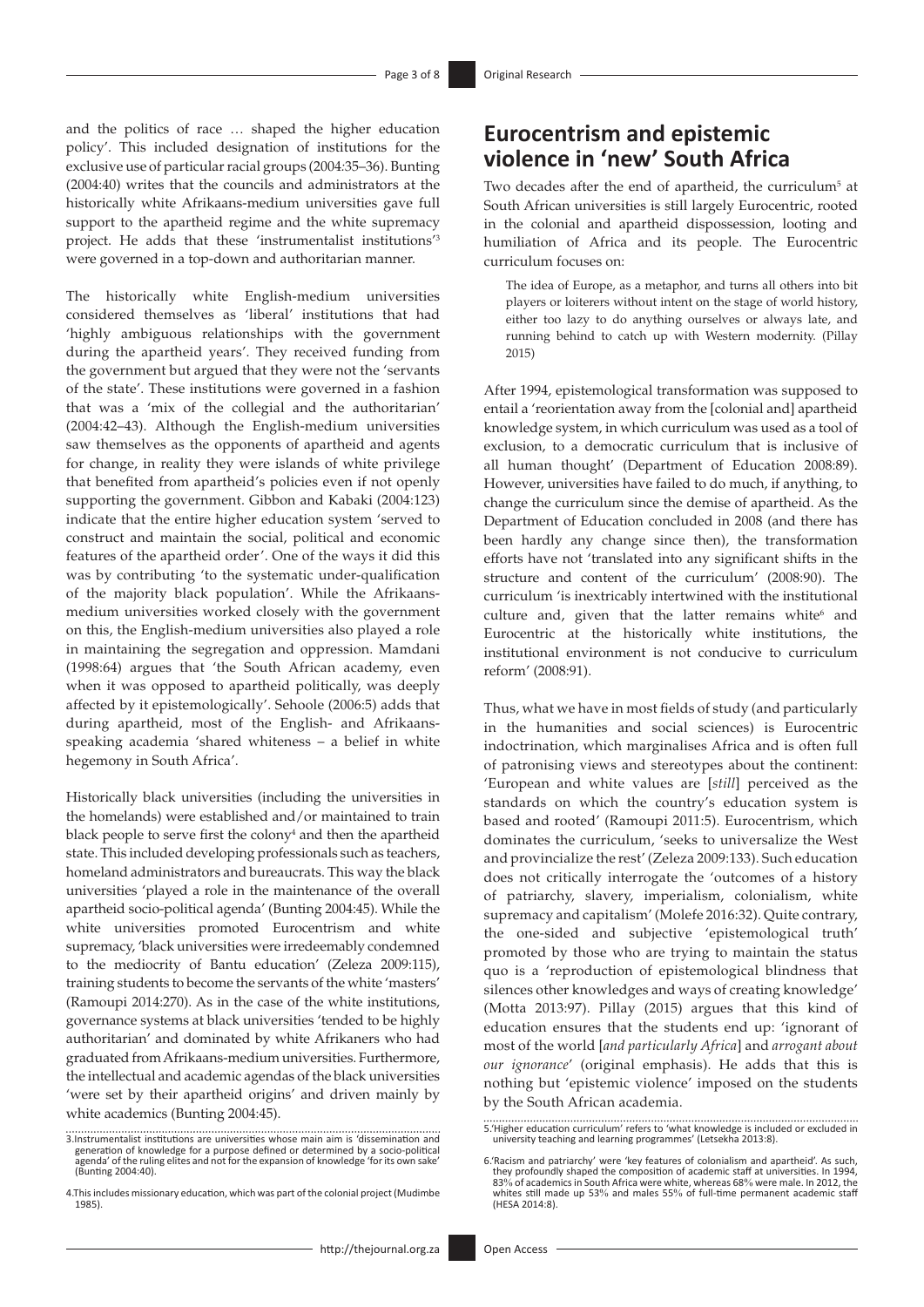Spivak (1994) defines 'epistemic violence' as the Eurocentric and Western domination and subjugation of the [*former*] colonial subjects and misconception of their understanding and perception of the world. This is a result of 'violence of imperialistic epistemic, social and disciplinary inscription' (1994:80). Epistemic violence erases the history of the subaltern<sup>7</sup> (1994:83) and also convinces them that they do not have anything to offer to the 'modern' world; their only option is to blindly follow the 'enlightened' colonisers, learn from them, adopt their worldviews and fit into the periphery of their world as second-class citizens.

Epistemic violence persists in post-apartheid South Africa, where the higher education system, rooted in colonial and apartheid exploitation and racism, has obliterated nearly all the linkages that black students may have with the prescribed texts, propagated narratives, debates and learning on the one side and their history, lived experiences and dreams on the other side. In the old colonial fashion, they are the 'other' in their country of birth, not recognised and valued unless they conform. Through education, they are expected to learn to 'speak well' and gain skills and Eurocentric knowledge that will allow them to enter the marketplace but not allow them to fundamentally change the status quo in society and the economy.

### **Africa in the current curriculum**

The colonial and apartheid curriculum in South Africa has promoted white supremacy and dominance, as well as stereotyping of Africa. The current higher education curriculum still largely reflects the colonial and apartheid worldviews (Ramoupi 2014:271) and is disconnected from African realities, including the lived experiences of the majority of black South Africans. Most universities still follow the hegemonic 'Eurocentric epistemic canon' that 'attributes truth only to the Western way of knowledge production' (Mbembe 2016:32). Such a curriculum does not develop students' critical and analytical skills to understand and move the African continent forward. Gqola (2008:222) asserts that since 1994, South African universities have not done nearly enough to open their students' horizons about Africa. This has 'contributed to the ignorance of the continent we are part of and inadvertently allowed the faceless African man and woman to remain throw-away people'.

Jansen (1998:109) writes that the failure to increase the number of black academics and decolonise the curriculum have 'left unchallenged the Achilles heel of [*previously*] white institutions: the kind of knowledge (and therefore authority) which is passed on to African students as unquestionable truth and inscrutable value'. The curriculum continues to 'reinforce the prejudice' that there is not much we can learn from Africa, developing countries and the 'third world' and that 'universal' knowledge rests in the Western world (Pillay 2015). When Africa appears in the curriculum, it is not more than a 'version

7.At universities in the colonies, 'native' history was devalued while the history of the colonial power was promoted and celebrated (Said 1994:270). The negative effects of this would remain for many decades after independence.

of Bantu education … students are being taught a curriculum which presumes that Africa begins at the Limpopo, and that this Africa has no intelligentsia worth reading' (Mamdani 1998:74).8 Accordingly, most South African academics who teach about Africa rely primarily on Western interpretations of the continent. Knowledge about Africa produced by African academics is largely ignored.

Reliance on Western knowledge about Africa is an old colonial and imperial notion. As Mamdani (1998) points out:

the idea that natives can only be informants, and not intellectuals, is part of an old imperial tradition. It is part of the imperial conviction that natives cannot think for themselves; they need tutelage. (p. 71)

Reflecting on the Western knowledge about the African continent and its people, Mbembe (2001) notes the following:

Reduced to impatience and ignorance, carried away by verbal delirium, slogans, and linguistic inadequacy – with some analysts, only reading French, others only English, and few speaking local languages – the literature lapses into repetition and plagiarism; dogmatic assertions, cavalier interpretations, and shallow rehashes become the order of the day. (pp. 8–9)

Thus, the writings by Western academics and researchers, who often claim that Africa is nothing but misery, corruption, 'darkness' and irrationality<sup>9</sup> (Mbembe 2001) and cannot survive without a 'kind, white foreigner' (Ngozi Adiche 2009), are frequently used as reference points to teach about Africa at South African universities. When this kind of knowledge is used to teach about the continent, we cannot expect anything but distance, alienation and misunderstanding of the causes of the past and current problems and lack of vision for the future.

### **Fundamental change**

Writing about decolonisation of higher education in Kenya at the end of 1960s, Garuba (2015) stresses that a 'fundamental question of place, perspective and orientation needed to be addressed in any reconceptualisation of the curriculum' and that Kenya, East Africa and Africa needed to be placed at the centre of teaching, learning and research at Kenyan universities. A more detailed account of the quest for transformation of the curriculum in post-colonial Kenya is in Ngugi wa Thiong'o's *Decolonising the Mind: The Politics of Language in African Literature* (1981). Ngugi writes that the transformation required looking at the curriculum in terms of the 'relevance to our situation … [*and the*] contribution towards understanding ourselves'. Ultimately, the goal was to establish the 'centrality of Africa' in the curriculum (1981:94). Similar decolonisation processes took place in many African countries after independence, where universities went through 'vigorous efforts … to decolonise the disciplines, to strip them of their Eurocentric cognitive

<sup>8.</sup>The above quotes from Jansen and Mamdani, both from 1998, still to a great extent describe the South African higher education system.

<sup>9.</sup>The African continent 'stands out as the supreme receptacle of the West's obsession with, and circular discourse about, the facts of "absence," "lack" and "non-being," of identity and difference, of negativeness – in short, of nothingness' (Mbembe 2001:4).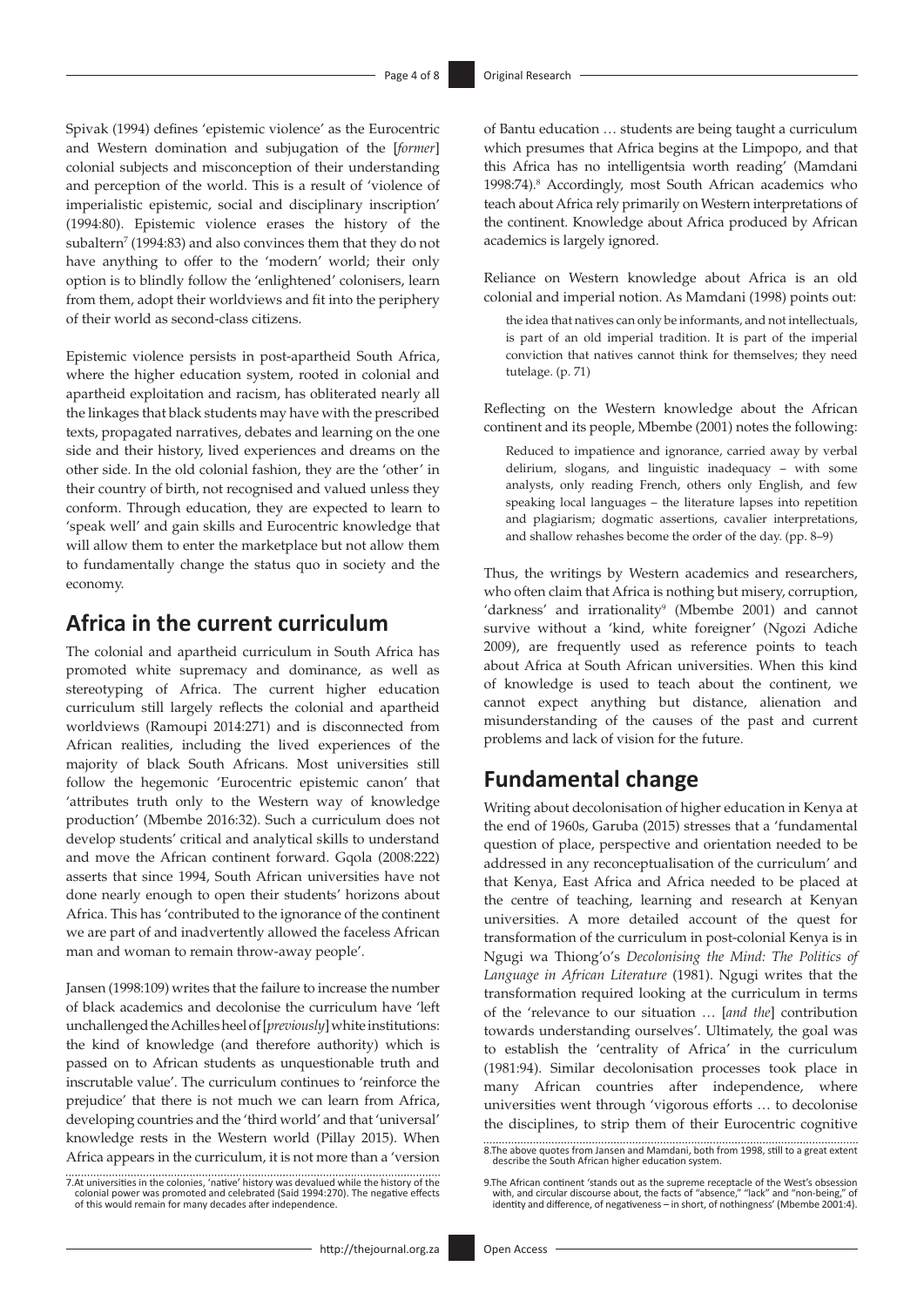and civilisational conceits' (Zeleza 2009:112). Local academics used 'reflexivity and critical analysis' to establish themselves and their societies 'as "subjects" of their own destiny' as well as to reinvent their past and envision their future (Mudimbe 1985:206).

When we talk about and engage in reconceptualisation and decolonisation of the curriculum in South Africa, we need to consider the two approaches discussed by Garuba. The first approach is to 'add new items to an existing curriculum'. The second approach is to 'rethink how the object of study itself is constituted' and then reconstruct it and bring about fundamental change (Garuba 2015). The first approach is promoted at South African universities by those who want to maintain the status quo. This group wants to keep Eurocentric worldviews in the curriculum but add to it 'bits and pieces of Africa' and 'the other' previously colonised places and peoples. This approach allows for ticking of the boxes and saying 'we are busy reforming and transforming'. Pillay (2015) writes that this approach would lead to settling 'for a supplemental concept of history, where we now add African Studies onto the existing curriculum with the danger of once more ghettoizing it from the other mainstream disciplines'. The end result would be the continued dominance of Eurocentric worldviews.

The fundamental change can happen only if universities embark on the second approach described by Garuba above. For Césaire (2000:89), 'decolonisation is about the consciousness and rejection of values, norms, customs and worldviews imposed by the [*former*] colonisers'. Ngugi (1981:87) argues that decolonisation of the curriculum is about Africans seeing themselves 'clearly in relationship with ourselves and other selves in the universe'. He calls this 'a quest for relevance'. The change at universities must entail 'decolonising, deracialising, demasculanising and degendering' the institutions as well as 'engaging with ontological and epistemological issues in all their complexity, including their implications for research, methodology, scholarship, learning and teaching, curriculum and pedagogy' (HESA 2014:7). Kaya and Seleti (2013:33) argue that decolonised academia must reject the 'utilisation of dominant Western worldview of knowing and knowledge production *as the only way of knowing*' (emphasis added). It is important to note that decolonisation does not require removing white men and women, both foreign and local, from the curriculum. However, they cannot be seen as the all-knowing and all-important canon upon which the human knowledge rests and through which white and Western domination is maintained. As Mbembe (2016:35) points out, decolonisation 'is not about closing the door to European or other traditions. It is about defining clearly what the centre is'. Ngugi (1981:93) adds that Europe cannot remain at the centre of the universe at African universities; Africa must be at the centre.

The South African higher education system needs what Zeleza (2009:127) calls the 'deconstructionist' movement to 'dismantle the Eurocentric epistemic hegemonies that have

dominated the study of Africa'. The curriculum must be transformed 'in the context of post-apartheid South Africa and its location in Africa and the world' (Department of Education 2008:21). Jansen (1998:110–111) further emphasises that:

Content matters, and it matters a great deal when a Europeancentred curriculum continues to dominate and define what counts as worthwhile knowledge and legitimate authority in South African texts and teaching; it matters very much in the context of the inherited curriculum, informed by apartheid and colonialism, in which only the more readily observable, offensive racism has been skimmed off the top.

Decolonisation of the curriculum also entails 'linking colonial and discriminatory legacies to the here and now' (Langdon 2013:394), which in South Africa is an ever-present painful reality for many. Eliminating past and current injustices should not be limited to 'material inequality, poverty and the more familiar tropes of violence. We should also aim to reduce injustices in the production of knowledge' (McKaiser 2016).

Universities must completely rethink, reframe and reconstruct the curriculum and bring South Africa, Southern Africa and Africa to the centre<sup>10</sup> of teaching, learning and research. This in no way means that decolonisation will lead to localisation, isolation or only Africanisation of the curriculum. Africa will not be the only 'focus of the curriculum in the ethnocentric-particularist manner of [*the current*] Eurocentric approaches'. Decolonised curriculum will not neglect other knowledge systems and global context (Department of Education 2008:92). Universities still have to develop globally competent graduates capable of functioning in the complex and connected world. In the decades to come, South Africa aims to play an important role in Africa, within the BRICS<sup>11</sup> and in the world – from economics, development, international relations, politics and conflict management to peace-building and security. To do this successfully, the country's universities will have to develop graduates who possess knowledge about the world and all its complexity.12 However, the education must be free from Western epistemological domination, Eurocentrism, epistemic violence and world views that were designed to degrade, exploit and subjugate people in Africa<sup>13</sup> and other parts of the formerly colonised world. In addition, South African academia must be critical of the 'global knowledge' and not accept anything from the global North as the norm. Finally, the call for decolonisation of the curriculum 'is neither an

<sup>10.</sup>South African universities currently have miniscule and often superficial institutional partnerships on the African continent. The majority of their functional partnerships are in the global North (Kaya & Seleti 2013:32; Sehoole 2006:11). If Africa is to be the central focus of the research and curriculum, increased collaboration between universities and academics from South Africa and the rest of the continent is of utmost importance.

<sup>11.</sup>The BRICS is a geopolitical and economic grouping comprising Brazil, Russia, India, China and South Africa.

<sup>12.</sup>This requires reading, critiquing, analysing, comparing and contrasting diverse academic and literary works and points of view and not only (or mainly) the Western and Eurocentric ones.

<sup>13.</sup>De Wit (2012) argues that higher education in Africa may need to first go through a 'process of de-internationalisation, to liberate itself from [*colonial and*] external influences, before it can develop its own position in the global knowledge society'.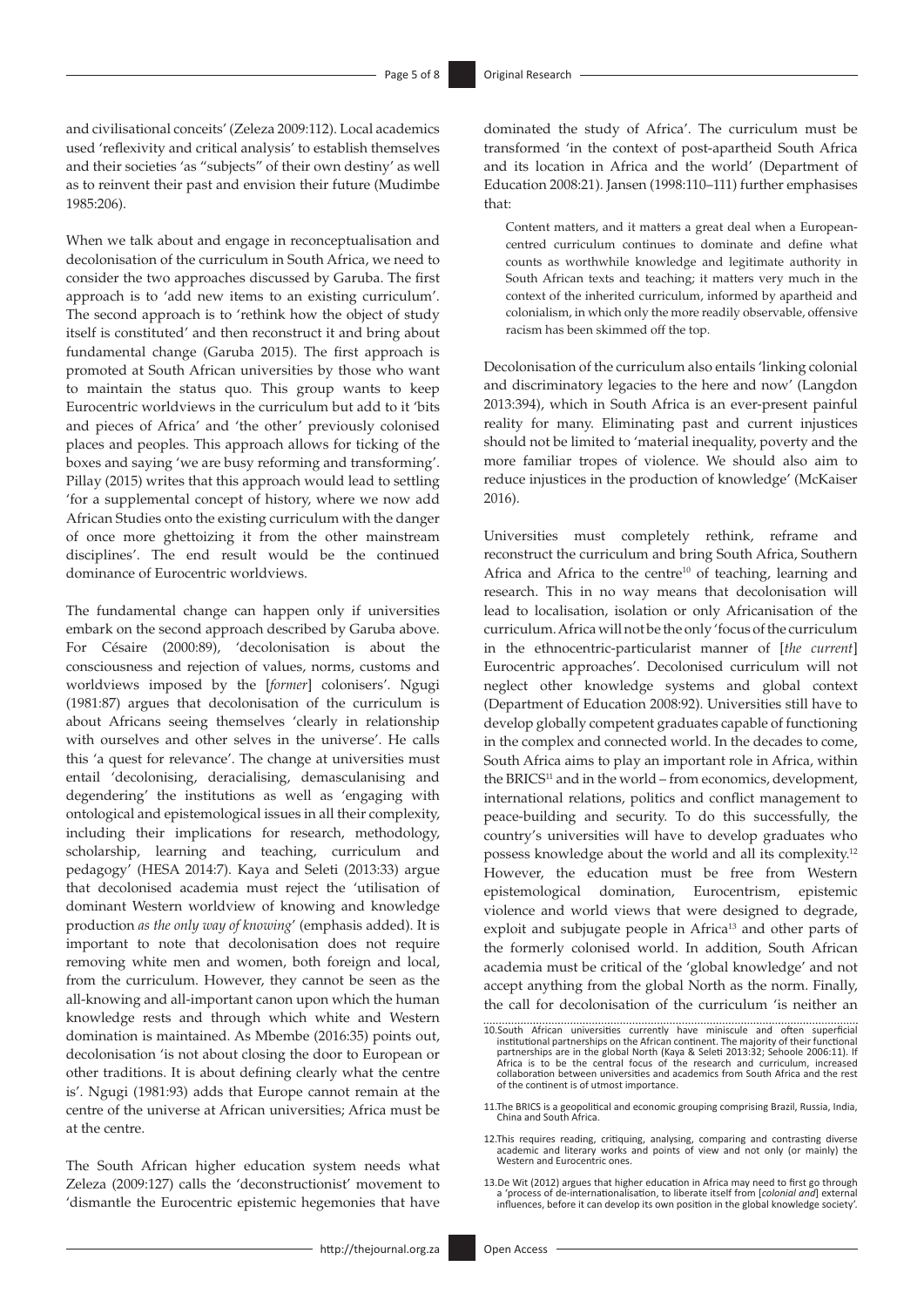advocacy to be anti-West, nor is it discouragement to learn from the West' and the rest of the world. Rather, it is a call to make higher education 'relevant to the material, historical and social realities of the communities in which universities operate' (Letsekha 2013:14).

# **Fit to teach at a decolonised university?**

Macedo (1993:189) writes about the 'social construction of not seeing' that has been prevalent among white South Africans for decades. In the current context, this refers to the 'wilful blindness' (1993:189) by whites but also many rich and middle-class black, coloured and Indian South Africans to the everyday realities and struggles of the poor and marginalised black majority in the country. This is also prevalent at universities, where the leaders, managers, staff members, academics and well-off students often turn a blind eye to the painful lived experiences that many black students and workers go through on a daily basis. How else to explain the lack of awareness of the blatant exploitation of the outsourced cleaning, support and security staff at universities? For years, the people who were employed to clean and take care of the campuses and ensure the safety and security of the university management, academics, staff and students have been exploited by private companies selected and paid by the universities to provide these services. Hardly anyone took notice, asked about or attempted to stop this exploitation. If it wasn't for the #FeesMustFall movement, which incorporated the struggle of the outsourced workers into their own struggle, universities would not have done anything on their own to stop the ill treatment of the poorest of the poor.

This leads to an important question: can those who don't care about the poor that protect them and clean up after them at the workplace educate students to become good, ethical and critical citizens and change agents? If they don't care about the injustice and inequality that surrounds them, how will they care and do something about the inequality and injustice in the country, on the continent and in the world? Mkhize (2015) adds an equally important question:

Can our universities be trusted to demonstrate contextually relevant, socially intelligent responses to pressing social questions when so many in their ranks seem to be struggling with basic sociological concepts such as 'race' and what defines 'racism'?

Decolonisation of higher education is 'about justice that addresses the epistemic violence of colonial knowledge and colonial thought' (Pillay 2015). South Africa needs a higher education system to develop graduates and intellectuals who can address the epistemic violence of the past and present and who will go on to rewrite the 'histories and humanity [*of both South Africa and Africa*] so cruelly seized and denied by Europe' (Zeleza 2009:116) throughout centuries. However, where to find leaders, administrators and academics capable of addressing deep-rooted epistemic violence? Where to find academics who possess knowledge and passion about the African continent? When it comes to

knowledge about Africa, most of South Africa's white academics are intellectually and academically out of touch. 'Because of their racially privileged positions' in the past, they 'had risen up the ranks without having to engage three decades of rigorous post-independence African scholarship' (Mkhize 2015). Many still assume that the Western knowledge systems 'constitute the only basis for higher forms of thinking' (Department of Education 2008:91). Thus, the involvement of white academics in the decolonisation project 'requires self-reflexivity' (Langdon 2013:385), recognition of privilege, personal change and growth as well as unlearning of the old knowledge designed to subjugate and exploit 'the other'. The epistemological transformation also depends on the significant increase of black, coloured and Indian academics at universities (HESA 2014:8). However, even if black academics and administrators replace whites, this does not necessarily guarantee fundamental change. Ramoupi (2014:271) argues that the leadership change at many universities – from white to black, coloured or Indian vice-chancellors, their deputies or deans – didn't lead to 'substantial paradigm shifts meant to bring about meaningful decolonisation of the curriculum and content'. Furthermore, as Maserumule (2015) points out:

The continent's professoriate is schooled largely in the white tradition. This imprinted the culture of whiteness in its making, which is not surprising. Western education in Africa as we know it is designed to proselytise blacks. African academics may be reluctant to repudiate their very make-up.

Maserumule (2015) adds that fundamental change requires academics and administrators 'with a decoloniality posture'. The challenge in South Africa is that academics and administrators with a decoloniality posture are a minority at universities. Many come from the old system that worked hard to maintain apartheid and white domination; some have enjoyed the white privilege while claiming to be against apartheid or, in the case of many black academics and administrators, were indoctrinated during apartheid. Thus, the struggle to decolonise higher education will be a long one, possibly requiring new generations of academics and administrators – who were not part of the old system and who are representative of the country's demographics – to reach senior positions at universities.

### **Conclusion**

'Direct colonial rule may have disappeared; but colonialism, in its many disguises as cultural, economic, political and knowledge-based oppression, lives on' (Sardar 2008:xix). If one adds the term 'apartheid' after 'colonialism' in the above quote, we get a true picture of post-apartheid South Africa, where colonial and apartheid marginalisation, racism and exploitation live on in many spheres of life and work, including higher education. If universities and academics want to genuinely contribute to socio-economic transformation in the country and on the African continent, they have to profoundly change what they teach and how they do it.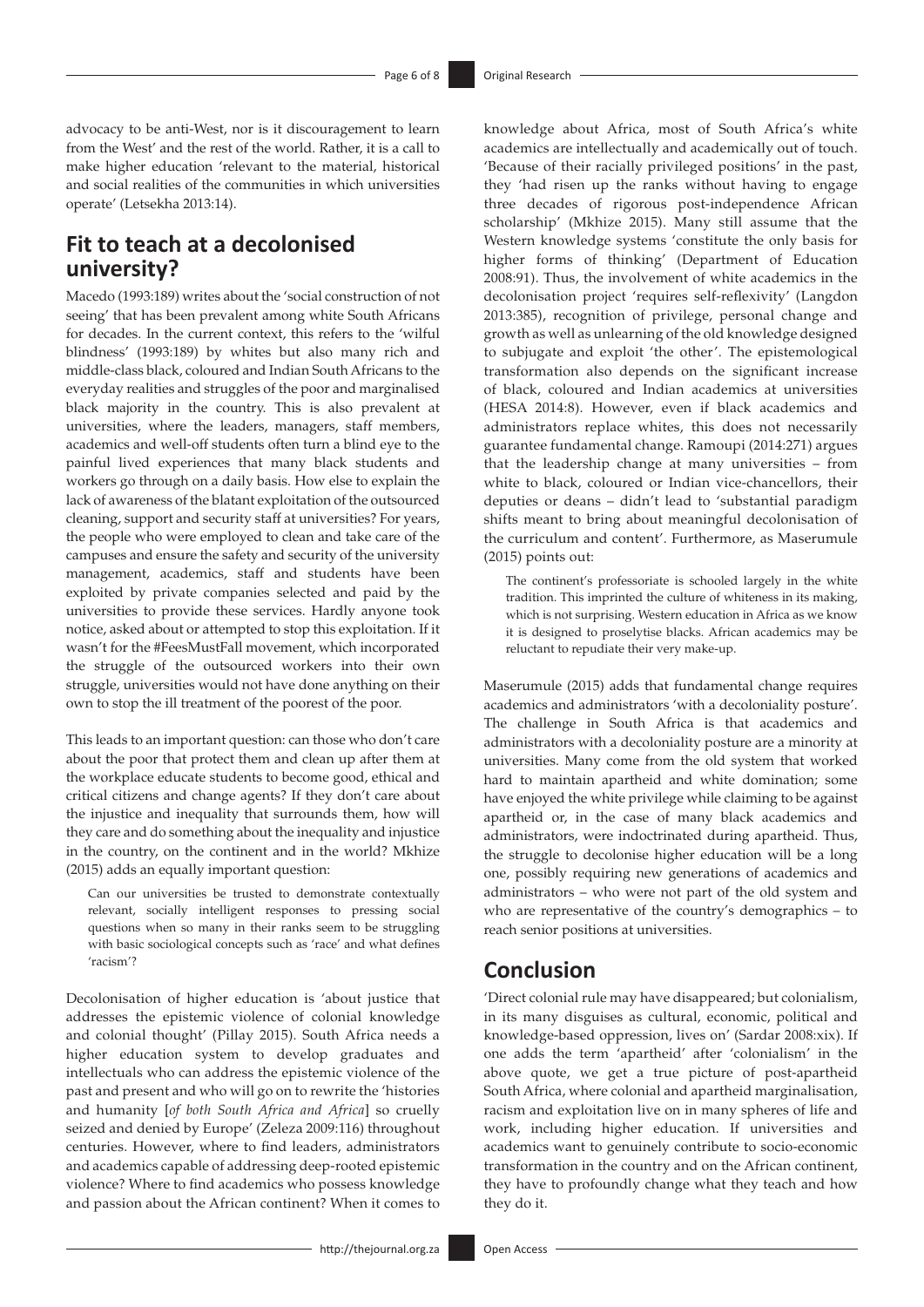The current Eurocentric curriculum – coupled with epistemic violence – does not contribute to a much-needed reimagining of the past and shaping of the present and future on the African continent. This can only be achieved through a curriculum that 'reconstructs' Africa from the historical, civilisational, political economy and political standpoint perspectives (Mamdani 1998). However, this will not happen until the Eurocentric institutional cultures and staff demographics at universities fundamentally change (Department of Education 2008).

The opposition to change is entrenched within the university structures and will not easily allow the breaking down of the grip on power, privilege, influence and decision-making. This group will do everything in its power to contest, resist and water down the change, $14$  as 'any intellectual challenges to the orthodoxy that underpins' any field of study will 'provoke the ire of those who benefit most from the status quo' (Lagardien 2014). Thus, the debates about decolonisation make many at universities uncomfortable. This is important and necessary, as change will not happen if people are comfortable with the status quo. Decolonisation requires a large mass of people demanding change on the campuses and in society. They will have to confront the 'official orthodoxy' (Mudimbe 1985:209) and 'consciously disrupt the status quo' (Nwadeyi 2016). Social and structural change seldom happens anywhere in the world without activism, advocacy, dissent, disruption and protest. The powerful and influential don't simply give in because it is the right thing to do; they only act when they are compelled to do so by social movements and masses.

Progressive academics and lecturers must take the lead and not wait until the institutional cultures and environments transform. They need to decolonise their own curriculum and democratise the learning space in which they operate. In particular, they have an opportunity to involve students in the process of transformation of the curriculum, teaching and learning. Academics and lecturers can do this by creating an 'anti-hierarchical' space in their classrooms where everyone learns, engages, debates and critically reflects together (Rouhani 2012:1731). Freire (1970:69) sees this as an educational space where lecturers and students jointly work on 'unveiling the reality', understanding it critically and recreating the knowledge in the process. This is in line with Motta's (2013:88) notion that 'the process of constructing knowledge needs to be reclaimed and remade as a critical act of opening possibility through developing pedagogies (as method and content) with students'.

'Radical departures from the status quo are never easy. They are always simultaneously symbolic and visceral. But they open up new possibilities for questioning what was once unquestioned and unquestionable' (Msimang 2015). This is exactly what the South African higher education system needs today – a radical departure from the status quo and questioning the colonial and apartheid knowledge systems

14.Mamdani's 'Is African studies to be turned into a new home for Bantu education at UCT?' is a prime example of resistance to curriculum decolonisation at South African universities. Not much has changed since he wrote about this in 1998.

that until now have not been questioned sufficiently, if at all. The movement to transform and decolonise higher education – a coalition of students, progressive academics, university staff and concerned public – must find ways to hold the institutions accountable and maintain the non-violent, intellectual, evidence-based, emotional and popular struggle until Eurocentrism and epistemic violence at universities are dismantled.

# **Acknowledgements**

#### **Competing interests**

The author declares that he has no financial or personal relationships that may have inappropriately influenced him in writing this article.

### **References**

- Bain, W., 2003, 'The political theory of trusteeship and the twilight of international equality', *International Relations* 17(1), 59–77. [http://dx.doi.org/10.1177/0047](http://dx.doi.org/10.1177/00471178030171004) [1178030171004](http://dx.doi.org/10.1177/00471178030171004)
- Bunting, I., 2004, 'The higher education landscape under apartheid', in N. Cloete, P. Maassen, R. Fehnel, T. Moja, H. Perold. & T. Gibbon (eds.), *Transformation in higher education: Global pressures and local realities in South Africa*, pp. 35–52, Kluwer Academic Publishers, Dordrecht.
- Césaire, A., 2000, *Discourse on colonialism*, Monthly Review Press, New York.
- De Wit, H., 2012, 'Africa must lead innovation in higher education internationalisation', *University World News*, 16 September, Issue No. 239, viewed 18 June 2016, from <http://www.universityworldnews.com/article.php?story=20120912160836275>
- Department of Education, 2008, *Report of the ministerial committee on transformation and social cohesion and the elimination of discrimination in public higher education institutions*, Final Report, Department of Education, Pretoria.
- Du Plessis, T., 2006, 'From monolingual to bilingual higher education: The repositioning of historically Afrikaans-medium universities in South Africa', *Language Policy* 5(1), 87–113.<http://dx.doi.org/10.1007/s10993-005-5627-5>
- Freire, P., 1970, *Pedagogy of the oppressed*, 30th edn., The Continuum International Publishing Group Inc., New York.
- Garuba, H., 2015, 'What is an African curriculum?', *Mail & Guardian*, 17 April, viewed 15 June 2016, from [http://mg.co.za/article/2015-04-17-what-is-an-african](http://mg.co.za/article/2015-04-17-what-is-an-african-curriculum/)[curriculum/](http://mg.co.za/article/2015-04-17-what-is-an-african-curriculum/)
- Gibbon, T. & Kabaki, J., 2004, 'Staff', in N. Cloete, P. Maassen, R. Fehnel, T. Moja, H.<br>Perold. & T. Gibbon (eds.), Transformation in higher education: Global pressures<br>and local realities in South Africa, pp. 123–152, Kl Dordrecht.
- Gqola, P.D., 2008, 'Brutal inheritances: Echoes, negrophobia and masculinist violence', in S. Hassim, T. Kupe. & E. Worby (eds.), *Go home or die here: Violence*, *xenophobia and the reinvention of difference in South Africa*, pp. 209–223, Wits University Press, Johannesburg.
- Higher Education South Africa (HESA), 2014, 'South African higher education in the<br>20th year of democracy: Context, achievements and key challenges', presentation<br>to the Portfolio Committee on Higher Education and Training 5 March.
- Jacobs, S., 2016, 'Student protests and post-apartheid South Africa's negative<br>moment', Africa is a Country, 18 May, viewed 2 July 2016, from [http://](http://africasacountry.com/2016/05/student-protests-and-postapartheid-south-africas-negative-moment)<br>africasacountry.com/2016/05/student-protests-and-postapartheid-south-afr [negative-moment](http://africasacountry.com/2016/05/student-protests-and-postapartheid-south-africas-negative-moment)
- Jansen, J.D., 1998, 'But our natives are different! Race, knowledge and power in the academy', *Social Dynamics* 24(2), 106–116. [http://dx.doi.org/10.1080/025339](http://dx.doi.org/10.1080/02533959808458653) [59808458653](http://dx.doi.org/10.1080/02533959808458653)
- Kaya, H.O. & Seleti, Y.N., 2013, 'African indigenous knowledge systems and relevance of higher education in South Africa', *The International Education Journal: Comparative Perspectives* 12(1), 30–44.
- Kelley, R.D.G., 2000, 'A poetics of anticolonialism', in A. Césaire (ed.), *Discourse on colonialism*, pp. 7–28, Monthly Review Press, New York.
- Lagardien, I., 2014, 'Help students challenge economics', *Mail & Guardian*, 7 March, viewed 19 June 2016, from [http://mg.co.za/article/2014-03-07-help-students](http://mg.co.za/article/2014-03-07-help-students-challenge-economics)[challenge-economics](http://mg.co.za/article/2014-03-07-help-students-challenge-economics)
- Langdon, J., 2013, 'Decolonising development studies: Reflections on critical pedagogies in action', *Canadian Journal of Development Studies* 34(3), 384–399. <http://dx.doi.org/10.1080/02255189.2013.825205>
- Letsekha, T., 2013, 'Revisiting the debate on the Africanisation of higher education: An appeal for a conceptual shift', *The Independent Journal of Teaching and Learning* 8, 5–18.
- Macedo, D.P., 1993, 'Literacy for stupidification: The pedagogy of big lies', *Harvard Educational Review* 63(2), 183–206. [http://dx.doi.org/10.17763/haer.63.2.](http://dx.doi.org/10.17763/haer.63.2.c626327827177714) [c626327827177714](http://dx.doi.org/10.17763/haer.63.2.c626327827177714)